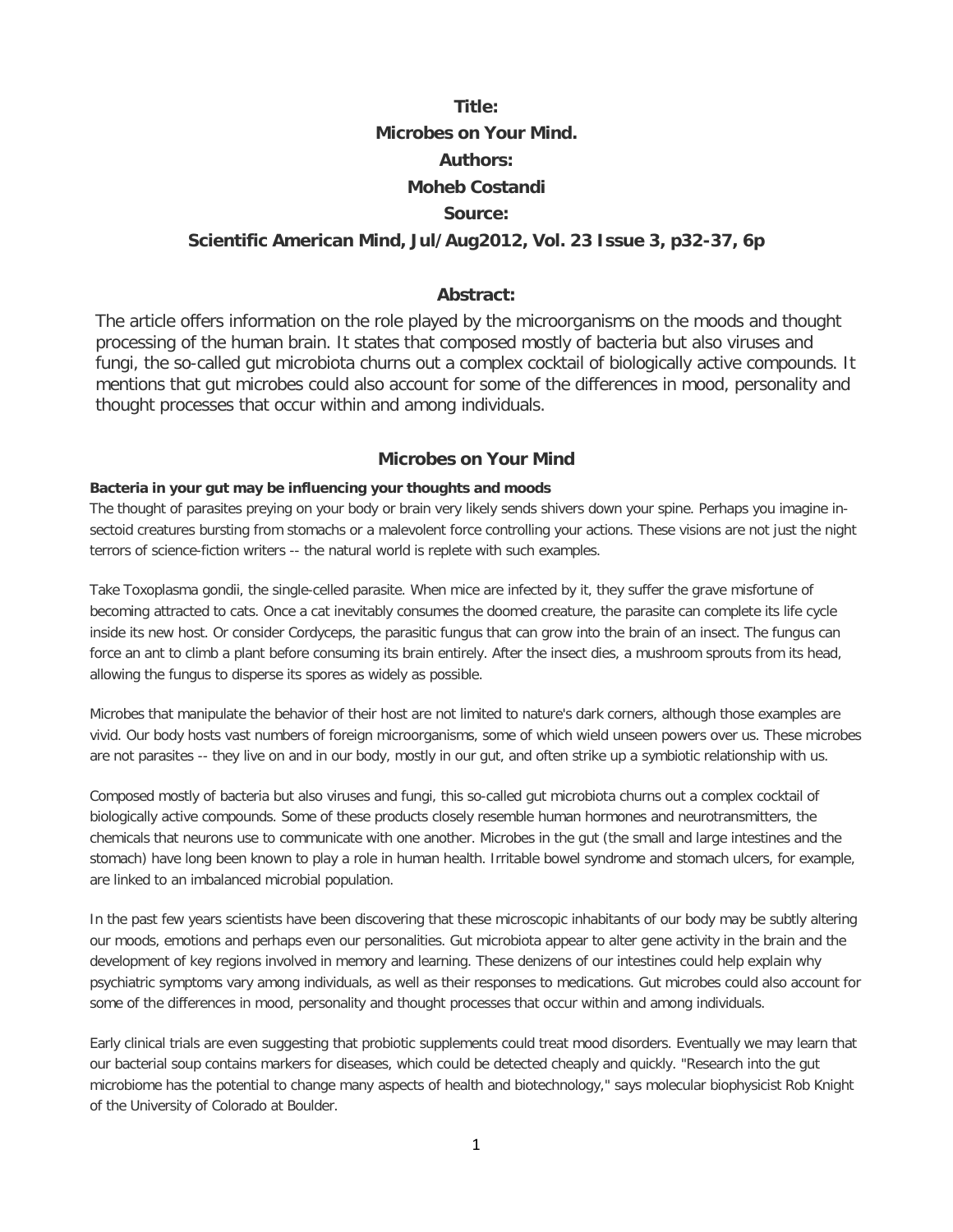#### **[Your Microbial Self](http://web.ebscohost.com/ehost/delivery?sid=69b4472d-0c74-4895-8bbf-73fb33679a56%40sessionmgr111&vid=3&hid=117#toc)**

From the minute you are born, microbes begin to colonize every exposed surface and organ of your body. By age three the gut contains a full complement of approximately 100 trillion microbes. According to most estimates, about 500 different bacterial species call your intestines home, with 30 to 40 species making up the bulk of the population. Family members' microbial compositions are more similar to one another than to unrelated people, and identical twins are most alike of all, suggesting that genetics helps to determine the intestinal inhabitants we acquire.

The variety among people can be glimpsed with something as simple as a swab of your computer keyboard. In 2010 Knight and his colleagues showed that the bacteria on a computer keyboard resembled the bacterial community on that computer user's fingers more closely than the populations dwelling on a different keyboard or another person's hand. The genomes of these microorganisms harbor approximately 100 times more genes than our own DNA. "Ninety percent of the cells in what we like to think of as 'our' bodies actually contain microbial genomes rather than human ones," he says.

The study of the gut's ecosystem is in its infancy, but interest in this area has been growing rapidly. Drastic reductions in the cost of DNA sequencing allow researchers to analyze large numbers of microbes simultaneously rather than having to grow them one at a time in the laboratory. Scientists can now quickly take a census of the gut and hunt for associations between microbiota and disease.

In 2007 the National Institutes of Health launched the Human Microbiome Project, a five-year, \$115-million initiative to sequence the DNA of as many gut microbes as possible. The following year two more groups were created: the International Human Microbiome Consortium, which seeks to build a comprehensive database, and Meta HIT, an alliance of 13 partners drawn from eight European countries in academia and industry, with \$43 million in funding. These projects all seek to understand how the species populating our gut relate to our health.

The composition of these communities is highly dynamic throughout life. Changes in diet, drugs and other environmental factors can unleash earthquakes on our internal ecosystem. But freeloaders they are not. Bacteria help us digest food by fermenting dietary proteins and polysaccharides. They synthesize amino acids and minerals that the body needs but does not produce itself, and they protect us from pathogens by interacting with the immune system. Microbiome diversity appears to be a good indicator of general health -- it decreases with age, and people with reduced diversity not only put on weight more easily than others but also struggle more to lose a few pounds. It should come as no surprise, then, that these microscopic creatures also meddle with the mind.

#### **[The Gut-Brain Connection](http://web.ebscohost.com/ehost/delivery?sid=69b4472d-0c74-4895-8bbf-73fb33679a56%40sessionmgr111&vid=3&hid=117#toc)**

Anyone who has ever lost control of their bowels when scared is well aware of the intimate connection between the brain and the body's internal plumbing. We refer to "gut feelings" to describe an intuitive, emotional response, and we say that doing something daring "takes guts." Less obvious is that these responses are not merely emanating from a single lump of flesh, sophisticated as it may be.

Embedded in the lining of the intestines is the enteric nervous system, with hundreds of millions of neurons -- onethousandth the number in your brain. This network, colloquially termed a "second brain," controls gut function. It processes missives from the intestines and their microbes without input from brain number one. Gut neurons communicate with the brain through the vagus nerve, which extends from the base of the brain to the chest and abdomen and sends a branch of nerve fibers to the intestines.

The clearest connection between gut bacteria and the mind can be seen in how we experience anxiety and stress. In one influential study in 2004, for example, Nobuyuki Sudo of Kyushu University in Japan and his colleagues speculated that microbes might be involved in the brain's stress response. They had previously shown that gut microbes affect the development of the immune system early in life. The immune system, in turn, interacts extensively with the nervous system during this period. To investigate, they raised newborn mice in special conditions that prevented microbes from colonizing their guts. The rodents were then placed in situations designed to induce stress, in this case by restraining them. Compared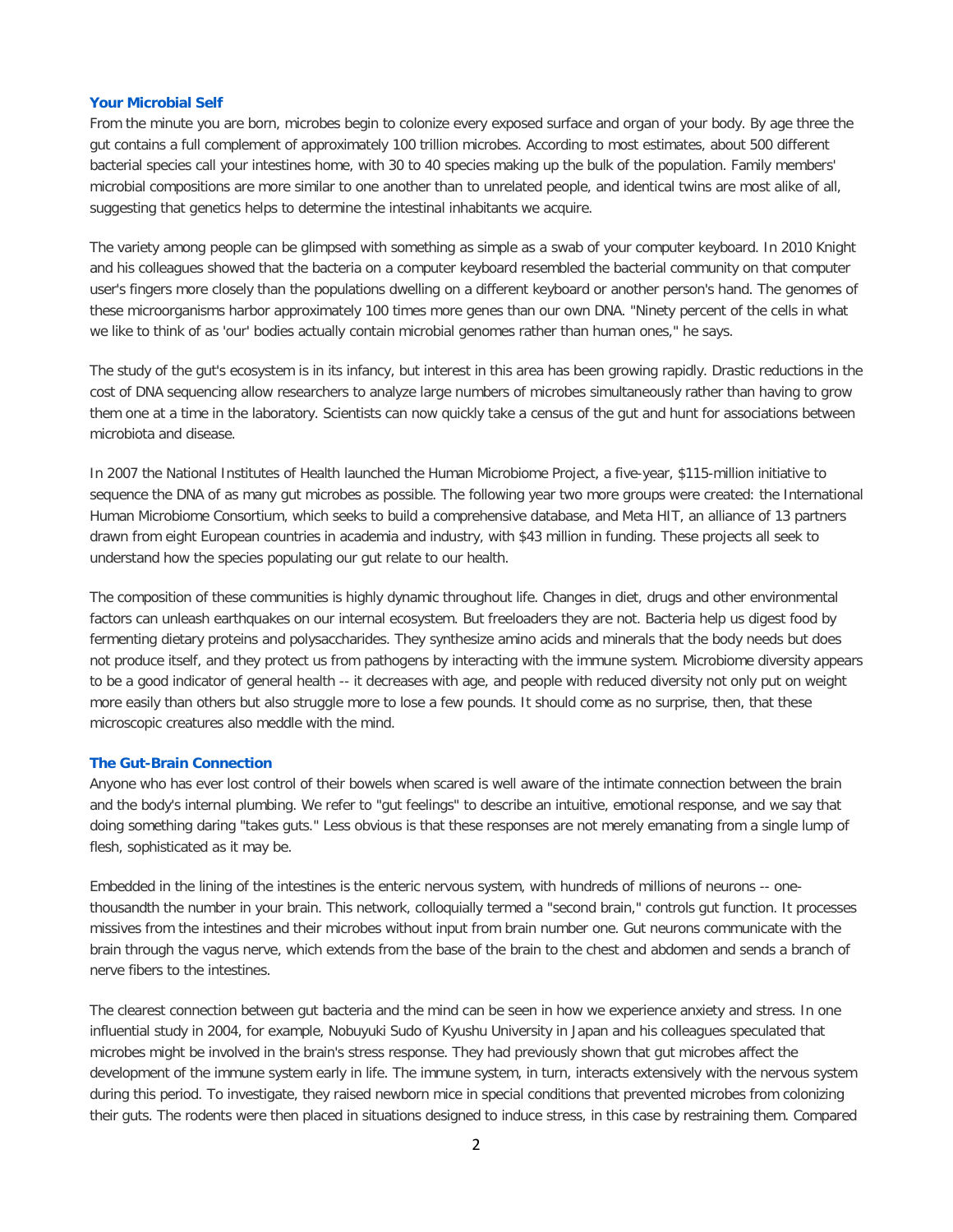with normal mice, the germ-free mice had higher levels of stress hormones in their blood and reduced expression of the gene that codes for brain-derived neurotrophic factor (BDNF) in the hippocampus, a region important for memory formation and learning. When the brain generates new neurons, those young cells grow axons and dendrites that seek out networks of existing neurons to join. Those that encounter a burst of the protein BDNF during this process are more likely to survive and link up with other neurons; those that do not will wither away. Sudo's experiment suggested that gut microbes could influence the growth of memory and learning networks, which affected the rodents' ability to handle stress.

To strengthen the argument that microbes might be responsible for the changes, the researchers then colonized the germfree mice with Bifidobacterium infantis, one of the most prevalent species in the microbiota and one of the first bacterial strains to settle into the gut of newborns, both human and rodent. The newly infected rodents' stress response quieted down to match that of the normal mice.

John Bienenstock and Jane Foster of the Brain-Body Institute at McMaster University in Ontario recently revisited this idea in a series of studies published in 2011. In one experiment they infected mice with a parasite that is known to induce those same effects -- heightened anxiety and reduced activity of the BDNF gene in the brain. When they then introduced Bifidobacterium longum -- another early colonizer of the gut after birth -- into the mice, the parasite's effects disappeared. Somehow gut microbes seemed to be helping out the rodents' brain.

Gut bacteria are notoriously difficult to study, however. Not only are researchers mostly dependent on animal models, even creating the conditions needed to test those animals can be extremely tricky. Raising rodents free of microbes requires special facilities and equipment. In addition, labs can differ in the bacteria that inhabit their normal, or control, mice. These variations in difficult-to-track microscopic conditions can lead to seemingly conflicting results. The overall message, however, is that gastrointestinal microbes can change animals' emotional responses, although whether those results are positive or negative may depend on the environment both inside and surrounding the gut.

For example, Bienenstock, Foster and their collaborators recently compared the behaviors of germ-free mice with normal mice. These germ-free mice were less anxious than the control rodents. They also saw brain changes to match those outcomes -- namely, more expression of the gene encoding BDNF in the germ-free mice and fewer receptors for the neurotransmitters serotonin in the hippocampus and glutamate in the amygdala, a brain region that processes emotions. Serotonin is a key player in mood. Glutamate, like BDNF, is critical to learning and memory, suggesting that gut bacteria might have some effect on cognitive processes beyond mood. Yet when the researchers then tried to introduce microbes into adult germ-free mice, they observed no changes to behavior. This finding implies that the microbes exert their effects during a limited developmental time window. A second, similar study of theirs, using a different microbe, found altered expression of the genes relating to another important neurotransmitter, GABA, throughout the brain. The receptors for this chemical are a target for a class of drugs commonly used to treat anxiety, including Valium.

To get a more fine-grained view, the researchers dissected a mouse's myenteric plexus, a major component of the gut's nerve network. They inserted microelectrodes into individual neurons to record the cells' responses to various bacteria. These recordings revealed that some strains of Bifidobacterium and Lactobacillus, among the most prevalent bacterial species in the human gut, could block those neurons from producing impulses and lower the rodent's visible response to abdominal pain.

Bienenstock and his colleagues speculated that these neural changes might reach the brain by way of the vagus nerve. Indeed, severing this nerve in rodents abolished the microbes' effects. A second possible line of communication has also emerged in preliminary results presented at the Microbes for Health symposium in Paris last December: some strains of gut bacteria produce short-chain fatty acids that can increase the permeability of the blood-brain barrier. These molecules might alter which substances in the bloodstream can enter the brain.

As strong as the connection may seem in rodents, similar experiments in humans are lacking, leaving many open questions about what those intestinal interlopers might be doing in more complex organisms. "The findings are intriguing, but the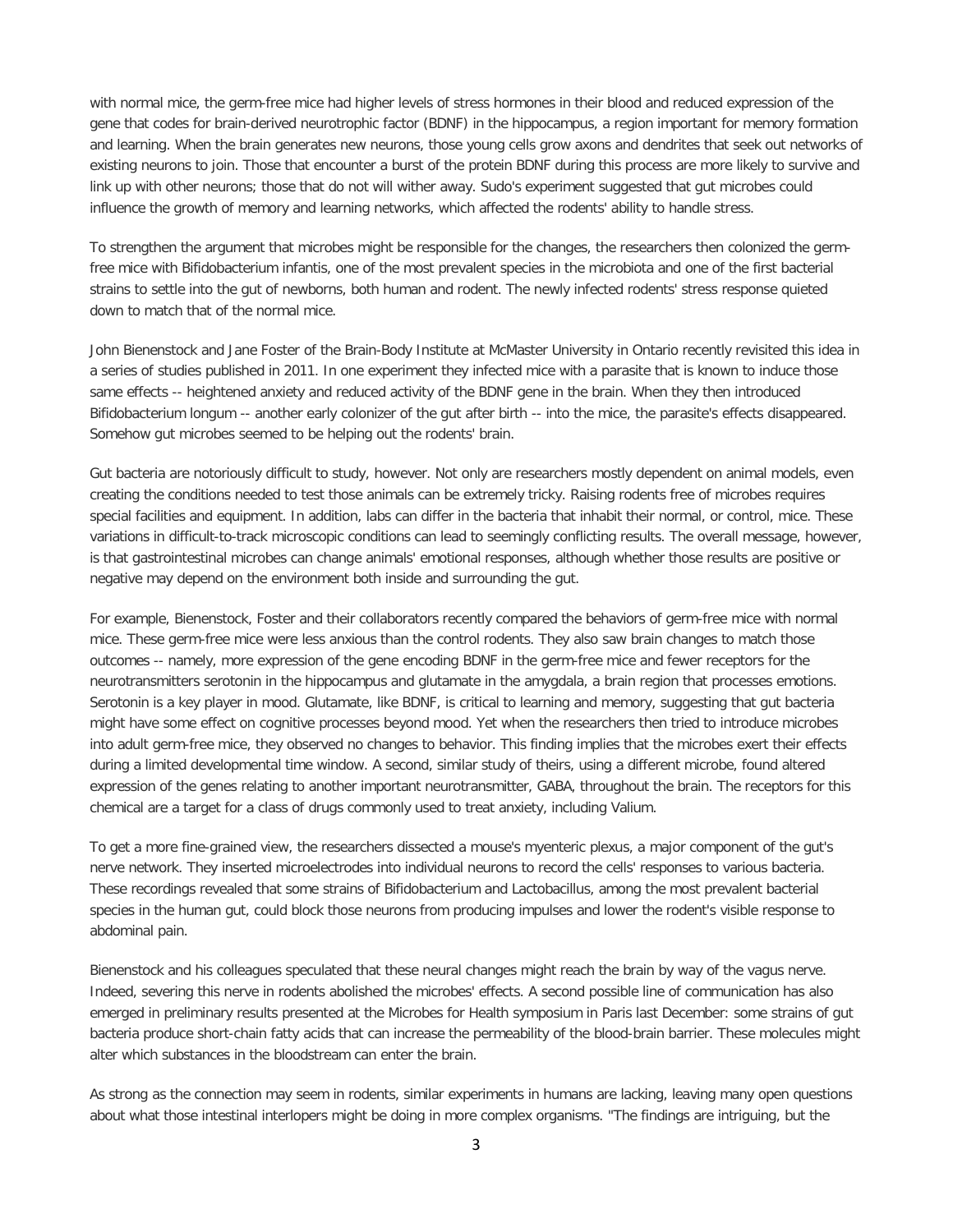details of what will generalize to humans requires detailed further study," Knight says. "We know that microbes influence gene expression in many tissues, so it would be a surprise if the brain were an exception." Emeran Mayer, a professor of neurogastroenterology at the David Geffen School of Medicine, U.C.L.A., is more hesitant. Researchers do not have the opportunity to raise babies in sterile environments, nor is our nervous system as simple as a rat's. "Given the robustness of the effects, one would expect that some of them also occur in humans, particularly in the early life periods," he says. "But there is a major difference between the rodent and human brain -- they do not have our extensive prefrontal cortex."

#### **[Probiotics for Your Brain](http://web.ebscohost.com/ehost/delivery?sid=69b4472d-0c74-4895-8bbf-73fb33679a56%40sessionmgr111&vid=3&hid=117#toc)**

Evidence supporting a connection between gut ecology and the human brain is now trickling in. One example comes from infants -- colicky babies have less diversity in their gut microbiota than is normal at that age and seem to be predisposed to stress later on. S Other data are emerging from clinical trials of probiotic supplements -- the microorganism-filled tablets and cultures, such as those added to yogurt, that are believed to aid digestion.

In 2011 French researchers published the results of a small clinical trial examining the antianxiety effects of probiotics. They had 66 patients take either a placebo or a probiotic formulation containing Lactobacillus helveticus and B. longum, two common inhabitants of guts, for a month. The participants were evaluated for anxiety and depression according to widely accepted checklists at the beginning and again at the end of the experiment. At the end of the month the group that took the probiotics showed the greatest decrease in signs of psychological distress as measured through the participants' selfreports.

Those findings are in line with what others have observed. In a paper currently in press, Mayer and his U.C.L. A. colleague Kirsten Tillisch worked with 45 healthy female volunteers to assess the effects of taking a probiotic formulation for a month. They divided the participants into three groups: 13 subjects were given a probiotic dairy product, another group received a milk-based, nonfermented dairy product, and the remaining women took nothing.

When they scanned each woman's brain, they found that compared with the two control groups, the participants given probiotics had significantly less rest-ing-state activity -- the brain's firing patterns when thinking about nothing in particular - - as well as a dampened response in their arousal networks, which includes the amygdala, in response to emotional faces. "We have several other studies either ongoing or in the planning phase all aimed at investigating if chronic probiotic intake or reduction of gut microbes by antibiotics can alter human brain structure and function," Mayer says.

Ultimately the concept of the gut-brain connection will very likely prove too simplistic. A fuller understanding of the effect of microorganisms on the psychological landscape will take into account chatter among other organs and systems in the body and their respective microbial communities. For example, acne has long been associated with anxiety and depression, and in 1930 dermatologists John Stokes and Donald Pillsbury put forward the "gut-brain-skin axis" hypothesis to explain the link. They proposed that emotional states might alter gut microbiota, which could increase the gut's permeability and lead to skin inflammation. They also advocated a probiotic remedy -- a milk preparation containing Lactobacillus acidophilus, the common additive in dairy products. Bienenstock's group recently found evidence for this idea, showing that Lactobacillus soothes skin inflamed by stress and restores normal hair growth in mice.

We may yet discover that the microbes on our skin can communicate with those in our gut to influence our behavior. "It's not unreasonable to think that microbes elsewhere are involved," Bienenstock says. "Could we have some microbial ointment that improves health and well-being? The mind boggles at the possibilities."

Our bacterial soup may contain markers for diseases, which could one day be detected cheaply and quickly.

In mice, microbes can soothe skin inflamed by stress, suggesting a link between the gut, brain and skin.

# **[FAST FACTS](http://web.ebscohost.com/ehost/delivery?sid=69b4472d-0c74-4895-8bbf-73fb33679a56%40sessionmgr111&vid=3&hid=117#toc) [Moody Microorganisms](http://web.ebscohost.com/ehost/delivery?sid=69b4472d-0c74-4895-8bbf-73fb33679a56%40sessionmgr111&vid=3&hid=117#toc)**